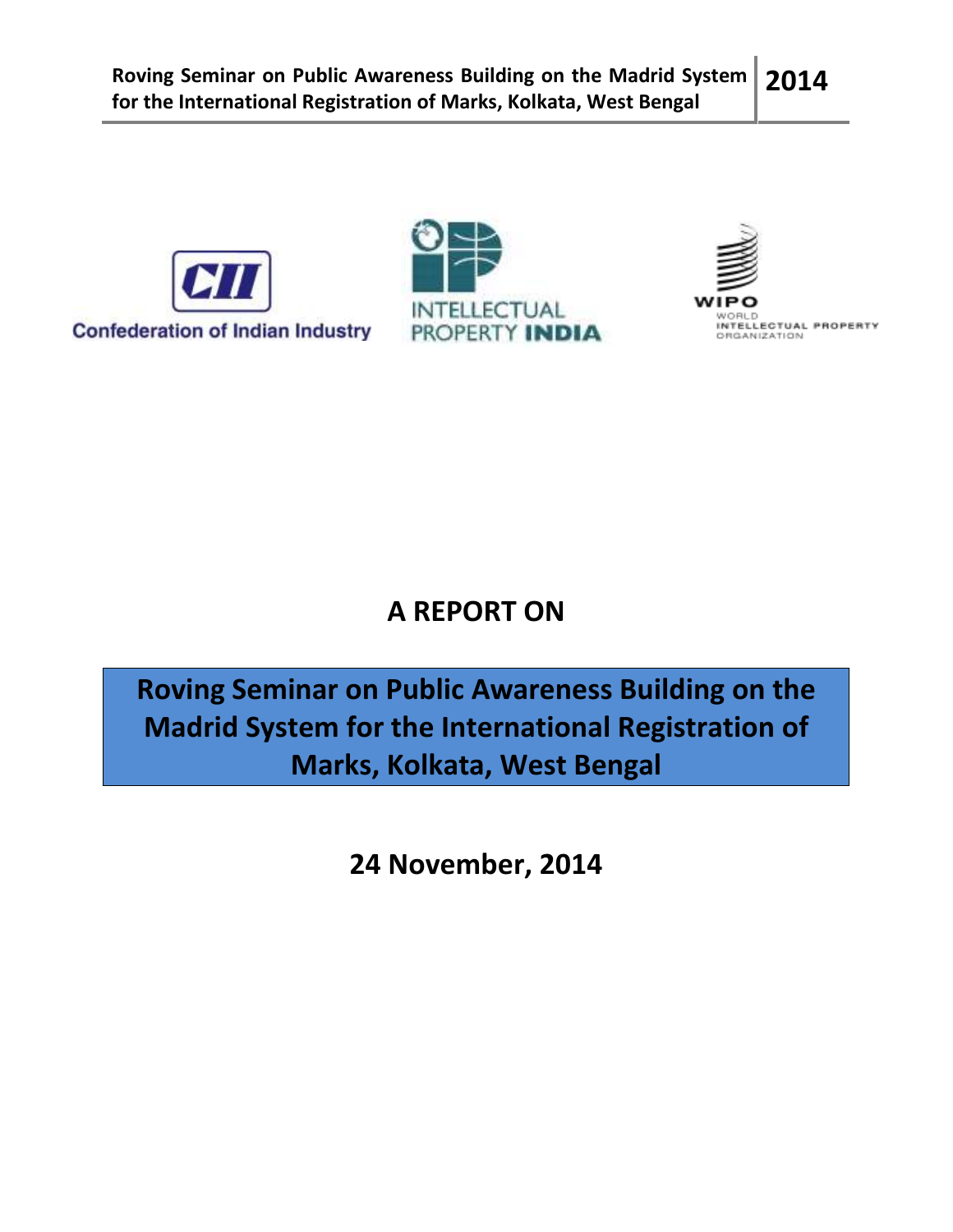## **CONTENTS**

- A. Background
- B. Objectives
- C. Place of the Workshop
- D. Inaugural Sessions
- E. Participants
- F. Recommendations & Conclusions
- G. About Organisers
	- (i) Indian Intellectual Property Office
	- (ii) Confederation of Indian Industry (CII)
	- (iii) World Intellectual Property Organisation (WIPO)
- H. Annexures

| Annexure I:    | Speakers profile         |
|----------------|--------------------------|
| Annexure II :  | Programme                |
| Annexure III : | <b>Glimpse of Events</b> |
| Annexure IV :  | <b>Press Coverage</b>    |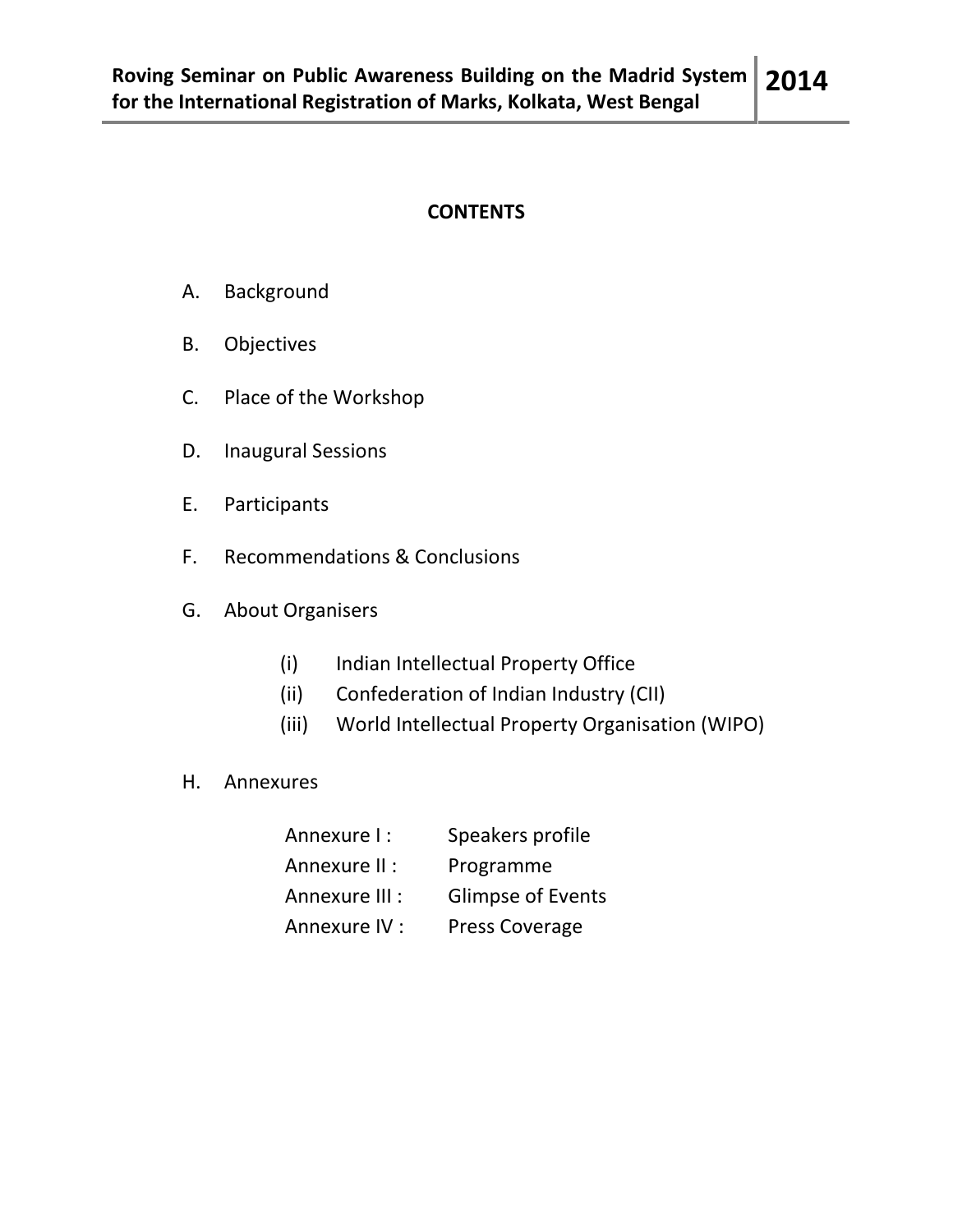## A. Background

Intellectual Property Rights (IPRs) are a set of exclusive rights protected by law which are accorded to creators or persons over their creations for a certain time period. An IP right holder can realize value from its intellectual assets through utilizing it internally for its own processes or share it externally through provision of goods and services to customers. The latter can be achieved through legal mechanisms such as licensing or assignment.

In today's globally competitive environment, intellectual property has placed itself on a pedestal in the context of economic growth and is becoming increasingly important. Intellectual Property (IP) is the fuel that powers the engine of prosperity, fostering invention and innovation. The increasing significance of intangible assets in the global economy is forcing business organizations to actively manage their IP as a key driver for building and sustaining their competitive advantage and achieving superior performance.

IPRs are now being used not only as a tool to protect creativity and generate revenue but also to build strategic alliances for socio-economic and technological growth. Accordingly, in order to foster the protection of innovations and creativity, the Intellectual Property Office under the Ministry of Commerce and Industry is dedicated to mobilize the use of such technological advancement for the economic development of the country.

The generation of IP largely takes place at the State level through small, medium and big industries, academic institutions and individuals. Most States have not yet evolved their IP strategies and ecosystems in terms of effective facilitating services for all sectors including MSMEs and start-ups, creating awareness, conducting training programs, systems for utilization of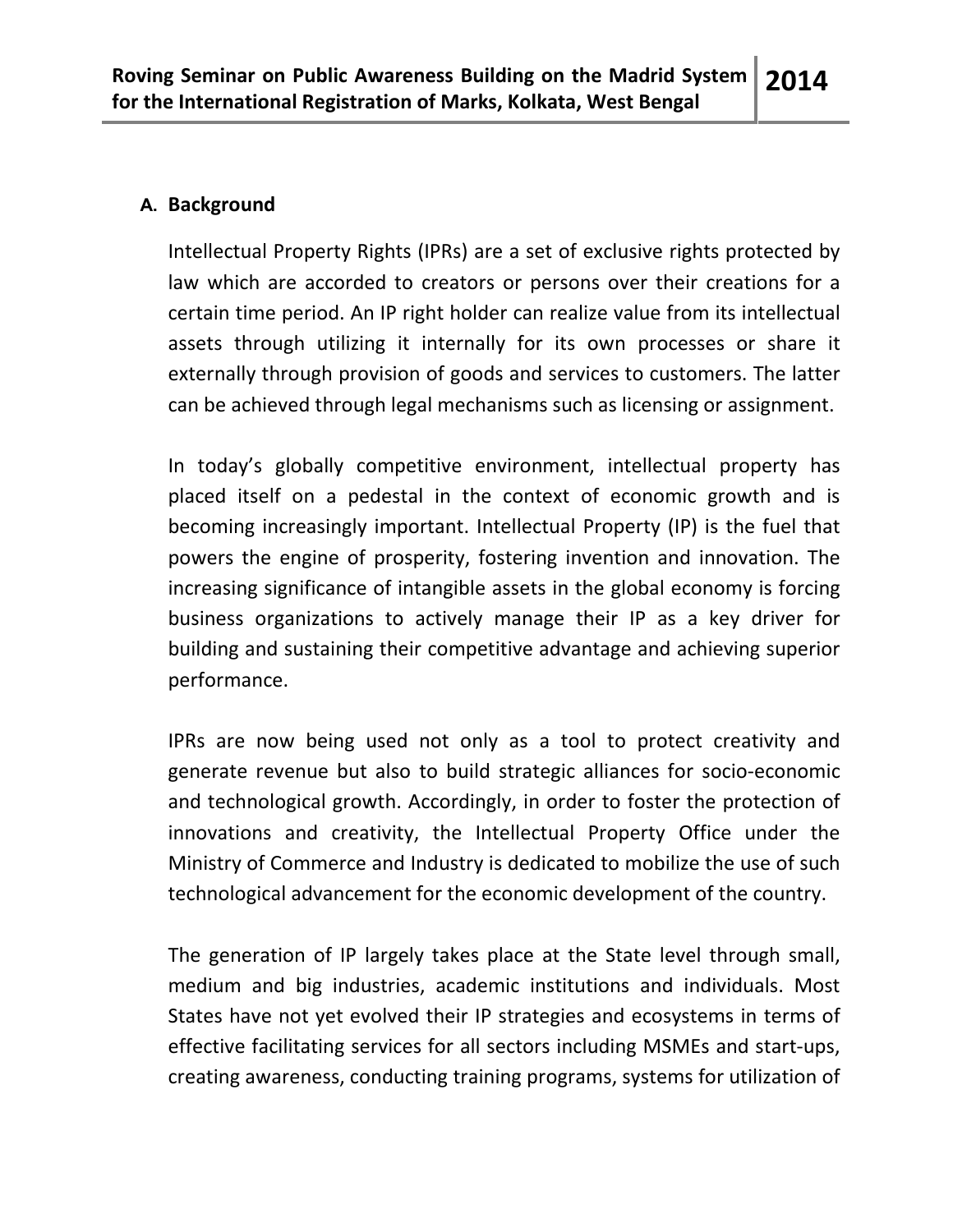IPR etc. States need to maximize the benefits from their intellectual property by stimulating higher levels of innovation through a judicious system of rewards, ensuring timely and effective legal protection for IP and leveraging strategic alliances for enhancing the value of the intellectual property created in the State.

## The Madrid Protocol

The Madrid Protocol is an international treaty adopted in 1989 in order to remove the difficulties that were deterring some countries from acceding to the Madrid Agreement 1891 treaty that established the system for the international registration and trademarks. The Protocol, which has been in force since April 1, 1996, has become convenient and economical means of securing trademark registration in member countries in Asia, Africa, Europe, Middle East, the Pacific Rim and the Western Hemisphere.

A party can file if that party (a) is a national of, (b) has a real and effective industrial or commercial establishment in or (c) has a domicile in one of the contracting parties of the Protocol. Thus, a party may be able to file through more than one national trademark office. An International Registration application is filed at the Bureau through the office of origin of the basic national application or registration. It cannot be filed directly at the Bureau.

The Protocol eliminates the high filing costs typically associated with filing a separate national application in each country/jurisdiction in which protection is sought. Cost savings are also realized at the post registration stage. Renewals, recordals of changes in the name or address of the proprietor, and assignments can be carried out centrally at the Bureau without their having to be recorded separately in each of the designated countries/jurisdictions. The Protocol can be used to secure trademark protection economically in many countries/jurisdictions (eg Australia,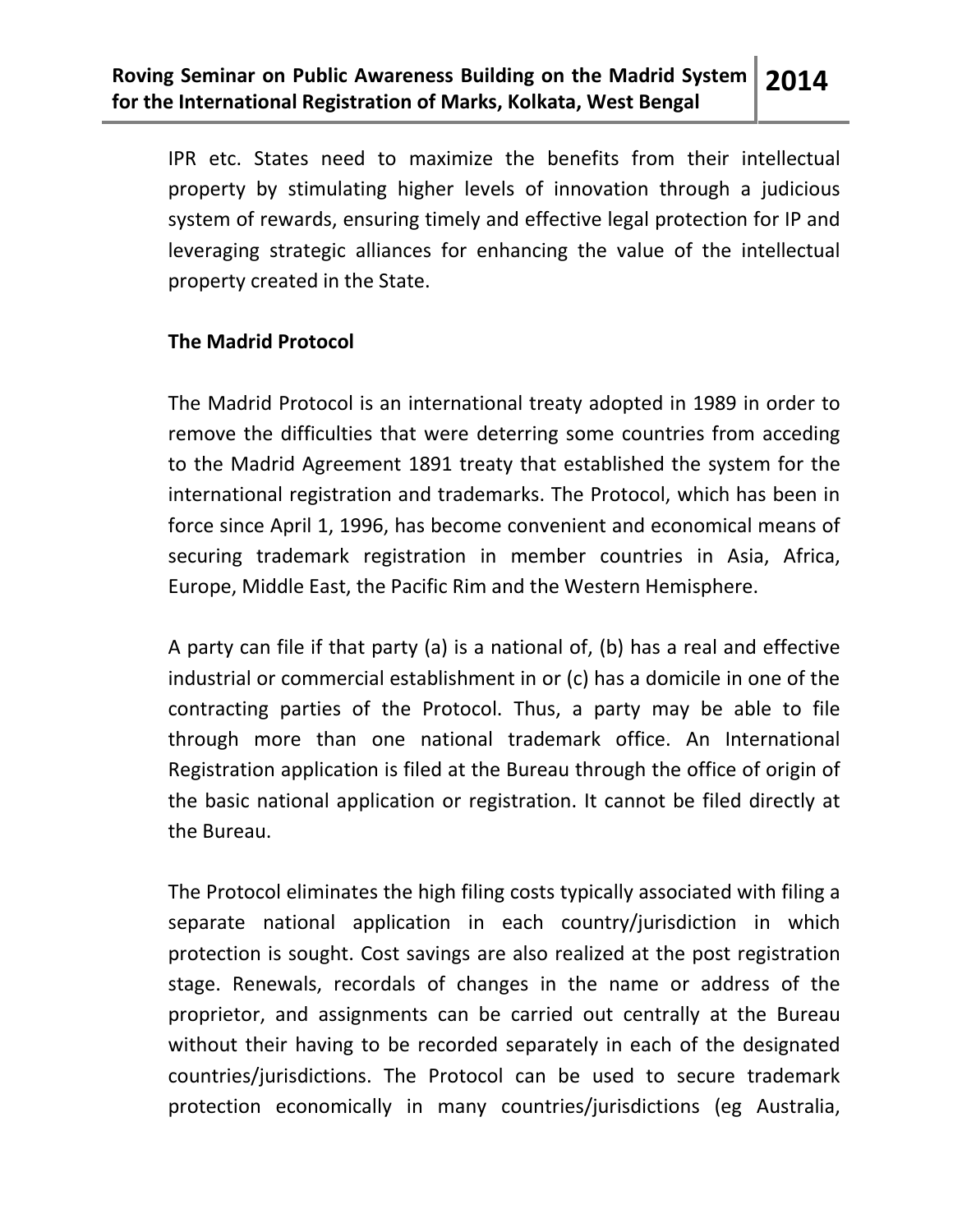China, the European Union, India, Japan, the Republic of Korea, Mexico, Russia and the United States), as well as in many others of commercial significance. A number of Latin American countries are moving towards adoption of the Protocol.

The Protocol allows for applications to be filed in additional designated contracting parties after the initial filing. However, that the International Registration and all national designations under that registration will fall due for renewal at the same time even if a specific country/jurisdiction was designated after the initial filing. In other words, even if the holder designates a new country/jurisdiction in the ninth year of the International Registration, he will still have to pay renewal fees at the tenth anniversary of the International Registration for all designations, including the new country/jurisdiction. (Ref: WIPO's Madrid Protocol Resources; International Trademark Association 2014)

## Present Status of Indian Trade Mark Registry Office – Legal Aspect

- The Trade Marks Act 1999 & The Trade Marks Rules 2002 govern the law relating to trademarks in India
- These came into force on 15th September 2003, replacing the Trade & Merchandise Marks Act 1958 & Trade & Merchandise Marks Rules 1959
- The Trade Marks (Amendment) Act 2010 incorporating 'provisions relating to protection of trademarks through international registrations under Madrid Protocol' has been passed and published in the official Gazette, by the Government of India
- The draft Rules to implement The Trade Marks (Amendment) Act 2010 relating to the Madrid Protocol have been finalized and it is being published in the official Gazette of the Government of India to invite comments/suggestions. from the public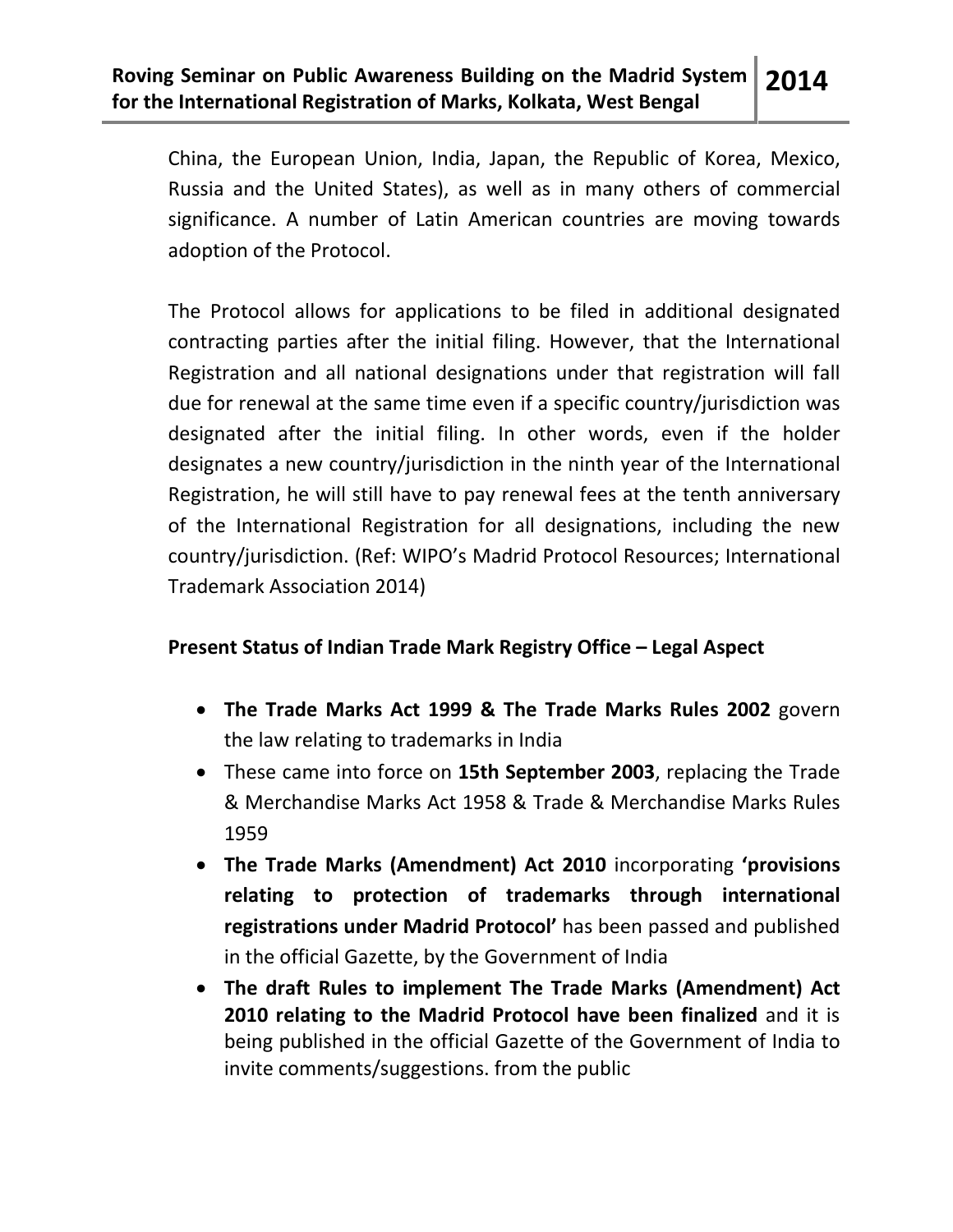## B. Objectives

The main objective of the seminar was to increase IP filing of states and thus building a robust IP ecosystem in the states of India. Involving and sensitizing SMEs to become more inclined and pro to IP filings.

Others objectives are given below.

- To enabled the Intellectual Property System in our country which in turn enabled the Indian and foreign companies to align themselves with global IP standards.
- To strengthen up the opening up of various sectors triggered attraction within foreign companies to invest in our country subject to protection of their technology and intellectual property.
- To open new avenues for MSMEs of the State and the region for entering the global market through protecting their IPs with respect to technology, product development, process etc.
- To assist States in creating/developing a Strong IP ecosystem thereby, transforming it into an attractive investment destination for the Industries.
- To sensitize the SME clusters about Intellectual Property Right and their protection.
- To identify protectable innovations in all the sectors.
- To suggest steps for transforming innovations into proprietary assets.
- To use IP information, particularly relating to patents and designs, for further research and development in developing new product and process.
- Utilize the IP information in their business development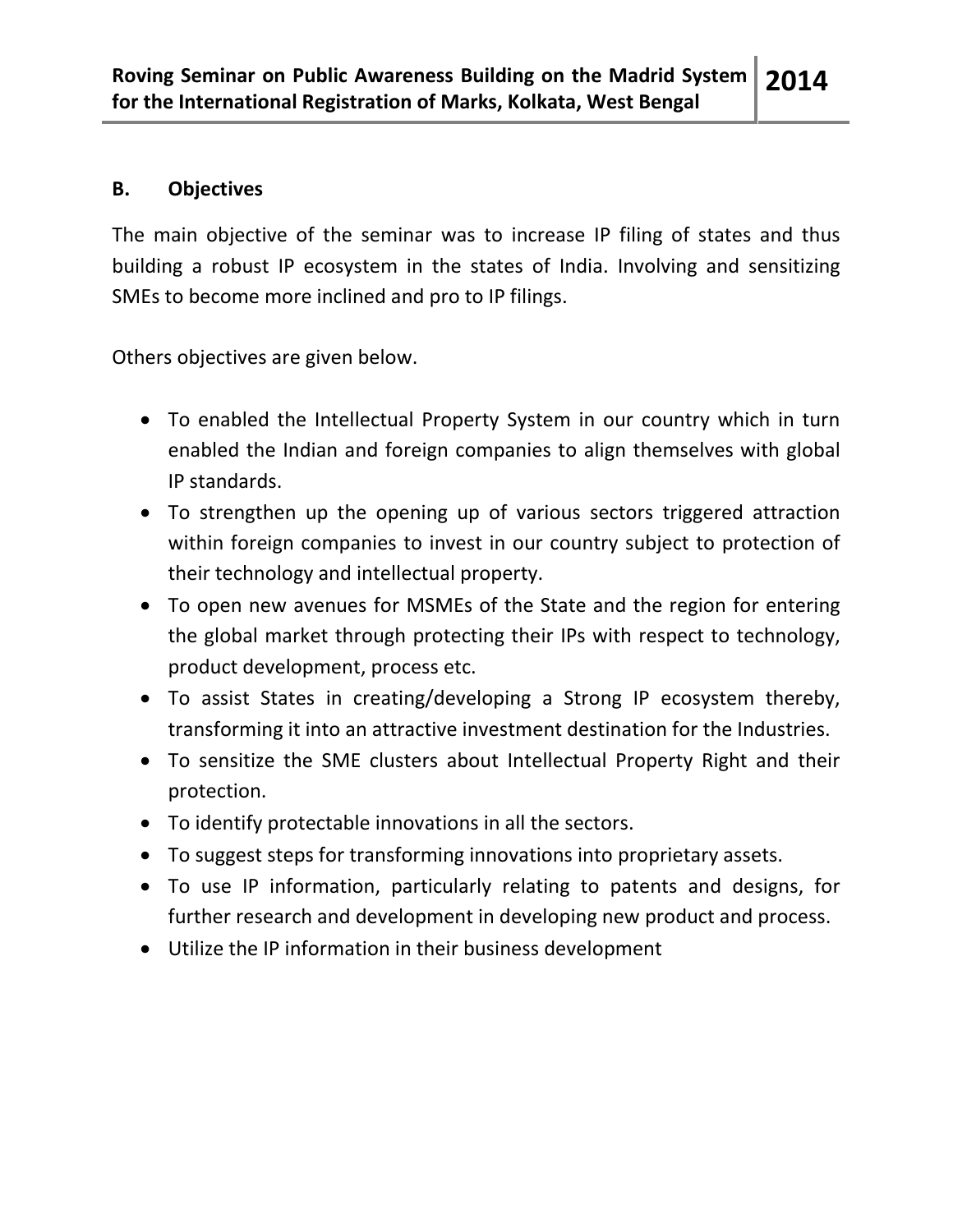## C. Place of the Seminar

The seminar was held at Rotary Sadan, 94/2 Chowringhee Road, Kolkata 700 020. The venue was located at the heart of Kolkata on the Chowringhee Road, connecting the two extremes on the North and South flanks of the city.

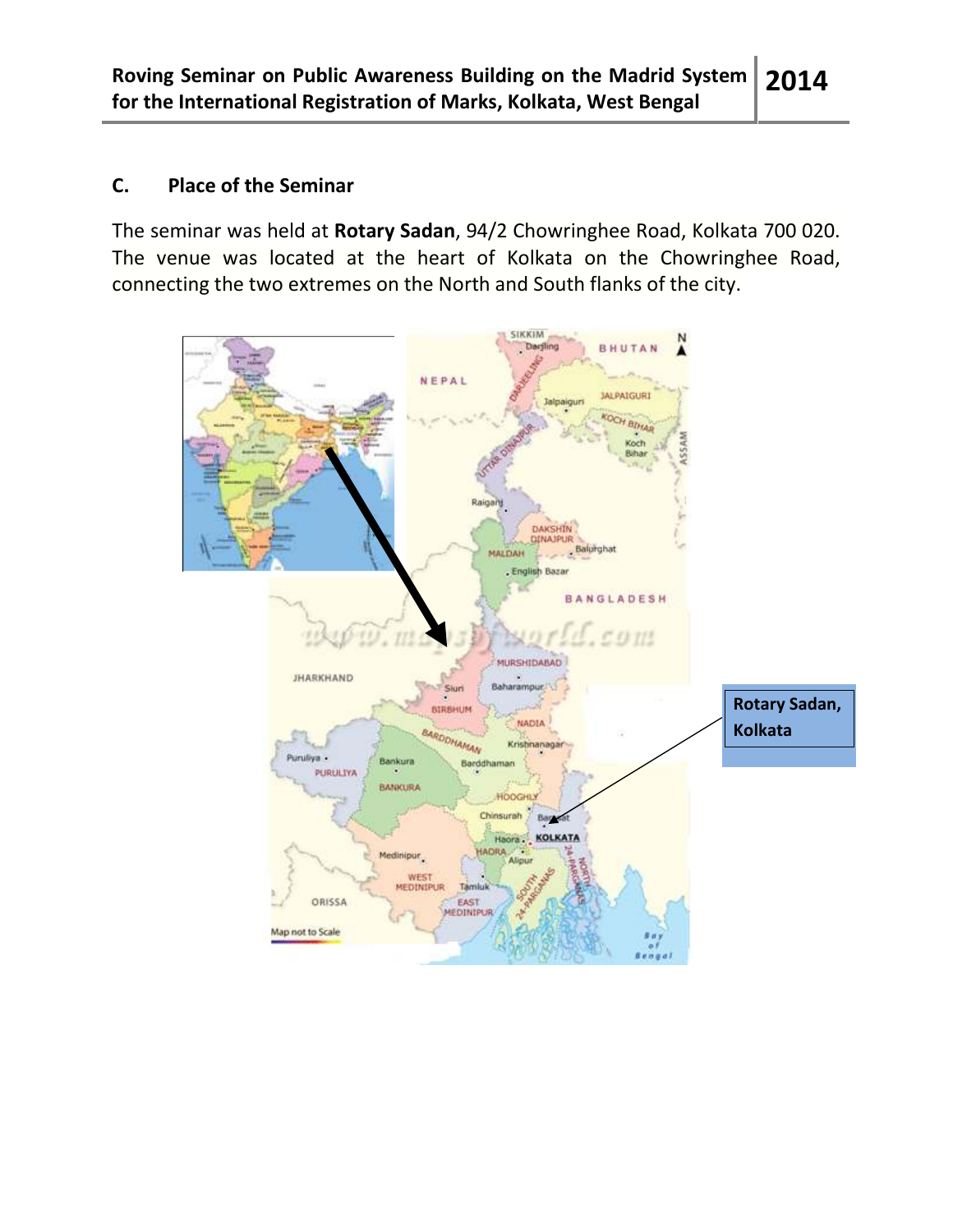## D. Sessions of the Seminar

With the Prime Minister, Mr Narendra Modi, going places pitching for 'Make in India' across the globe, it's high time Indian businesses went in for the Madrid System of trademark registrations to manage their portfolios globally, said experts at the Roving Seminar on Public Awareness Building on the Madrid System for the International Registration of Marks. According to them, the Madrid System will go a long way in promoting goodwill, brand and reputation of Indian brands in global markets. "The Make-in-India campaign is a clear signal. It is clear that the economy is set for a shift from a services-led growth to a labour-intensive manufacturing-led growth. Now, it is time for us to protect our assets," said Mr Chaitanya Prasad, IAS, Controller General of Patents, Designs and Trademarks. According to him, it is IPR that will determine how the country progresses. Mr Naresh Prasad, Executive Director and Chief of Staff, Office of the Director General, World Intellectual Property Organization (WIPO), Geneva, said it is time businesses in India, especially the SMEs, understood the enormous benefits of the Madrid Protocol. He also spoke of the "immense value" of creativity and innovation, which in his view, will be the game-changer for businesses in the  $21<sup>st</sup>$ century. Also present at the Seminar were eminent speakers such as Ms Junying Tao, Senior Counsellor, Information and Promotion Division, Madrid Registry, Brands and Designs Sector, WIPO and Mr Bernard Volken, Attorney-at-Law, Fuhrer Marbach and Partner, Bern, Switzerland.

## E. Participants of the Programme

There were almost 115 participants in the Seminar from different cross-sections of the industry, academia, professional and legal fraternity of the State of West Bengal as well as the region.

There was a considerable participation from different Attorney Firms who are already working with the Trade Mark Registry Office at Kolkata. Renowned Attorney Firms/Agents viz D P Ahuija, Khaitan & Co, Lexmotion, Daswani &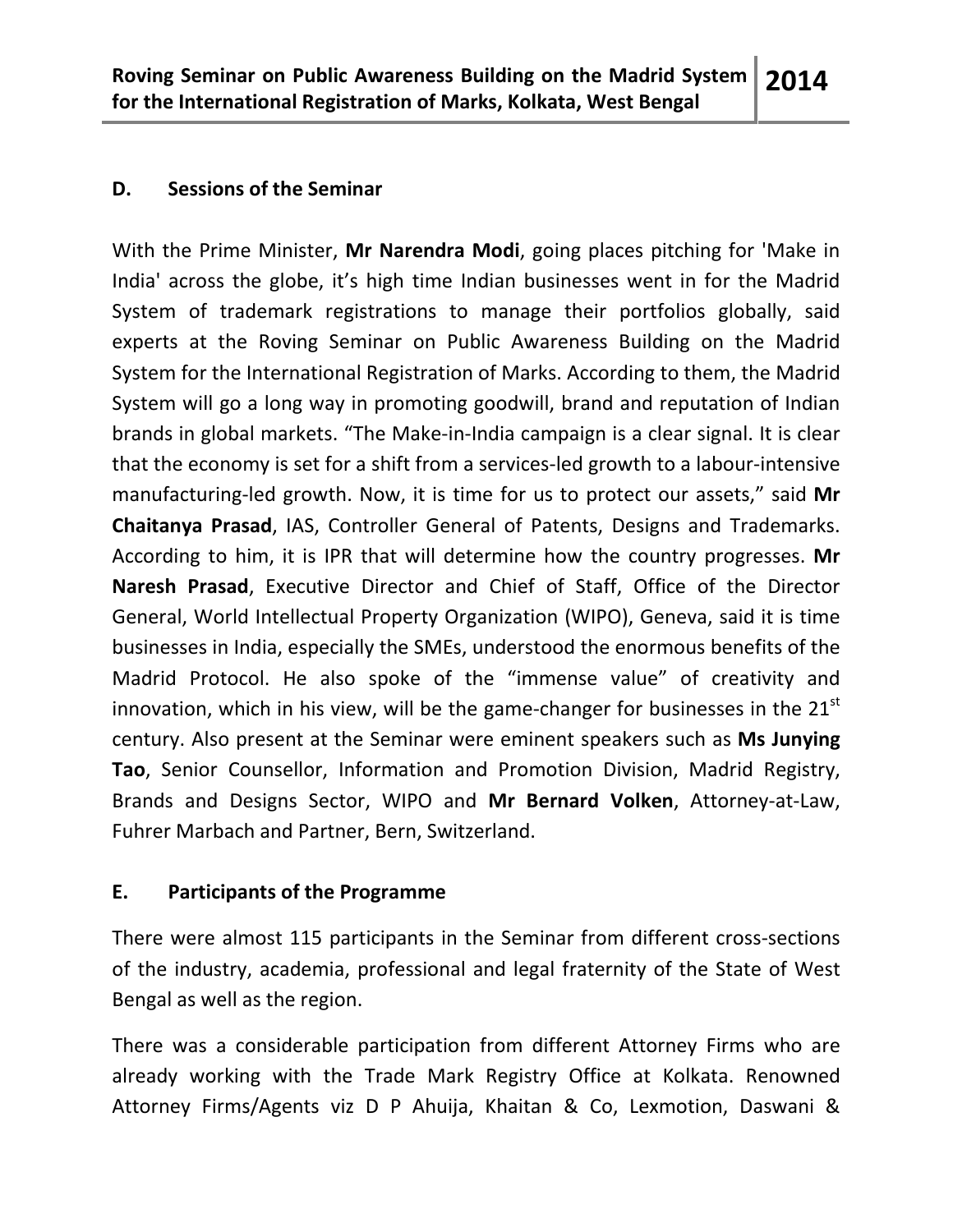#### Roving Seminar on Public Awareness Building on the Madrid System for the International Registration of Marks, Kolkata, West Bengal 2014

Daswani, Kolkata Trademark Services, S S Dutta & Associates and lot many participated, interacted and discussed with the speakers at length. Officials from the Trade Mark Registry Office, Kolkata participated as well as extended their efforts in mobilising participation from the legal fraternity and the local Industry. Office Bearers from local Industry Associations and Chambers also added value by raising inquisitive questions during the Q&A session, which in-turn encouraged the speakers. Participation from the academia also enriched the quality of the seminar discussion.

## F. Recommendations & Conclusions

The Seminar concluded with following recommendations and conclusions :

- The Union Government has set up a think tank on intellectual property rights, which is engaged in deliberations on the new issues including functional design and utility models.
- Indian Companies have become more active in registering trademarks globally after India joined the Madrid Protocol in 2013.
- Applications from overseas players for registering of trademark have increased considerably.
- Indian Companies need to be more aware about getting their trademark registrations in overseas market under the Madrid Protocol.
- Madrid Protocol is a cost effective mechanism that provides protection to Indian Trademarks overseas and facilitate foreign firms to file their trademark in India.
- MSMEs should take the advantage of the Madrid Protocol System to expand their business horizon beyond the Indian boundary.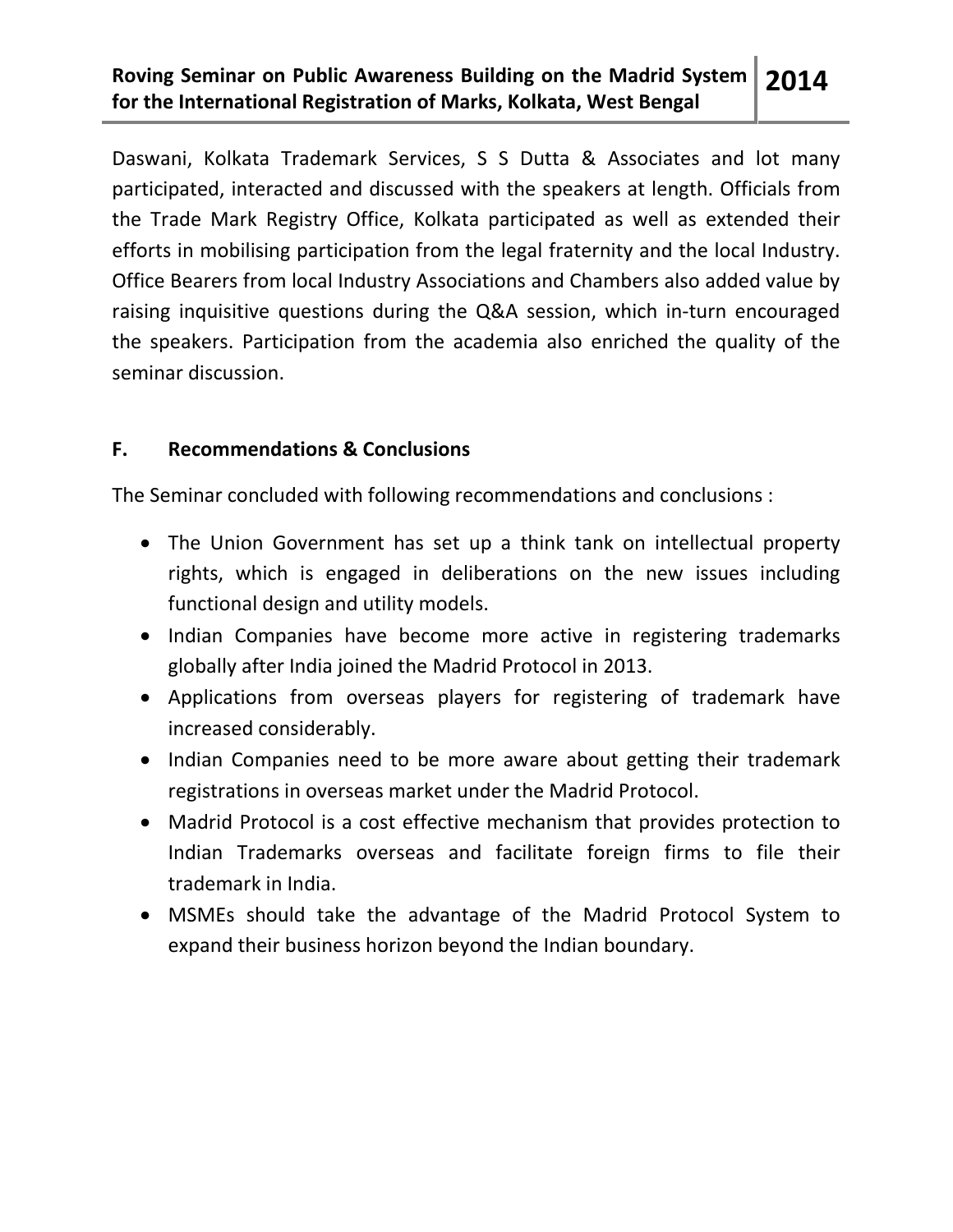## G. About Organisers

## Indian Intellectual Property Office

 The Office of the Controller General of Patents, Designs & Trade Marks (CGPDTM) is located at Mumbai. The Head Office of the Patent office is at Kolkata and its Branch offices are located at Chennai, New Delhi and Mumbai. The Trade



Marks registry is at Mumbai and its Branches are located in Kolkata, Chennai, Ahmedabad and New Delhi. The Design Office is located at Kolkata in the Patent Office. The Offices of the Patent Information System (PIS) and National Institute of Intellectual Property Management (NIIPM) are at Nagpur. The Controller General supervises the working of the Patents Act,

1970, as amended, the Designs Act, 2000 and the Trade Marks Act, 1999 and also renders advice to the Government on matters relating to these subjects. In order to protect the Geographical Indications of goods a Geographical Indications Registry has been established in Chennai to administer the Geographical Indications of Goods (Registration and Protection) Act, 1999 under the CGPDTM.

## Confederation of Indian Industry (CII)

The Confederation of Indian Industry (CII) works to create and sustain an environment conducive to the development of India, partnering industry, Government, and civil society, through advisory and consultative processes.

CII is a non-government, not-for-profit, industry-led and industry-managed organization, playing a proactive role in India's development process. Founded over 118 years ago, India's premier business association has over 7100 members, from the private as well as public sectors, including SMEs and MNCs, and an indirect membership of over 90,000 enterprises from around 257 national and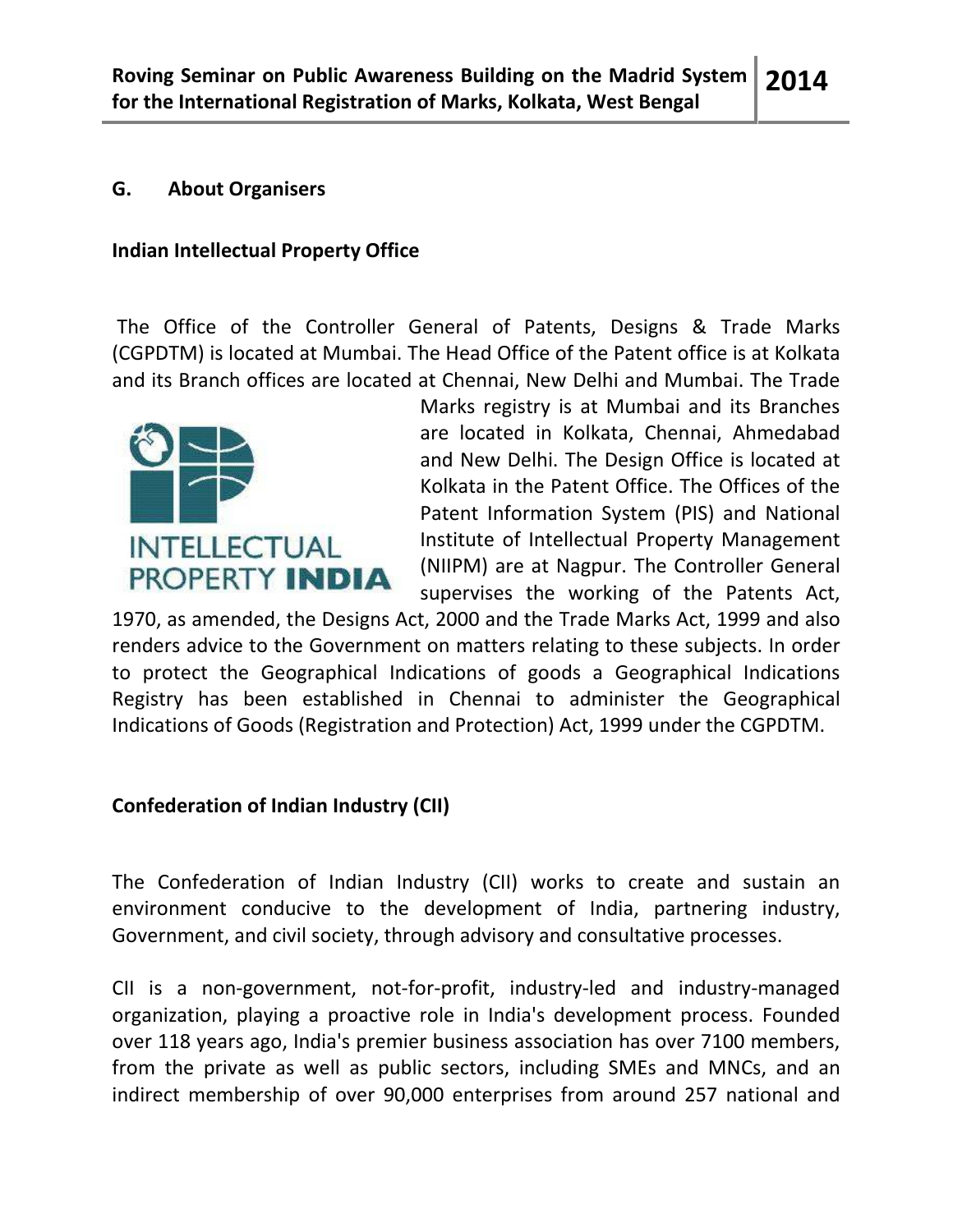regional sectoral industry bodies. CII charts change by working closely with Government on policy issues, interfacing with thought leaders, and enhancing



**Confederation of Indian Industry** 

efficiency, competitiveness and business opportunities for industry through a range of specialized services and strategic global linkages. It also provides a platform for consensus-building and

networking on key issues. Extending its agenda beyond business, CII assists industry to identify and execute corporate citizenship programmes. Partnerships with civil society organizations carry forward corporate initiatives for integrated and inclusive development across diverse domains including affirmative action, healthcare, education, livelihood, diversity management, skill development, empowerment of women, and water, to name a few.

## The World Intellectual Property Organization (WIPO)

The World Intellectual Property Organization (WIPO) is a specialised agency of the United Nations. WIPO came in to being in 1967 to encourage innovative and creative activity around the world and to promote and protect intellectual



property globally. WIPO currently has 188 member countries with administering responsibility of 26 international treaties. WIPO is headquartered in Geneva, Switzerland. Mr Francis Gurry is the current Director-General of WIPO who took office on October 1, 2008. 186 of the UN Members as well as the Holy

See and Niue are Members of WIPO.

WIPO was formally created by the Convention Establishing the World Intellectual Property Organization, which entered into force on April 26, 1970. Under Article 3 of this Convention, WIPO seeks to "promote the protection of intellectual property throughout the world." WIPO became a specialized agency of the UN in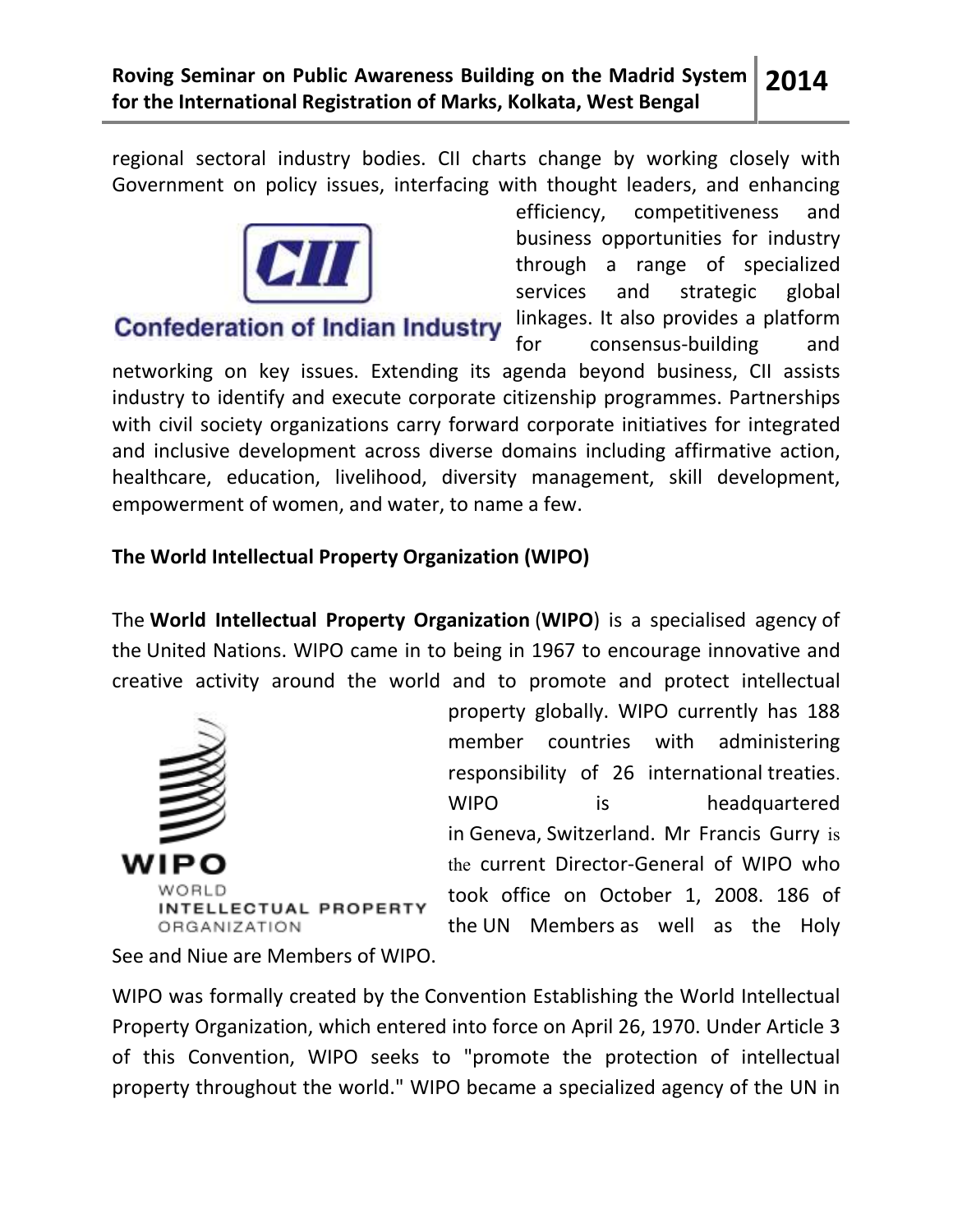1974. The Agreement between the United Nations and the World Intellectual Property Organization notes in Article 1 that WIPO is responsible

"for promoting creative intellectual activity and for facilitating the transfer of technology related to industrial property to the developing countries in order to accelerate economic, social and cultural development, subject to the competence and responsibilities of the United Nations and its organs, particularly the United Nations Conference on Trade and Development, the United Nations Development Programme and the United Nations Industrial Development Organization, as well as of the United Nations Educational, Scientific and Cultural Organization and of other agencies within the United Nations system."

The Agreement marked a transition for WIPO from the mandate it inherited in 1967 from BIRPI, to promote the protection of intellectual property, to one that involved the more complex task of promoting technology transfer and economic development.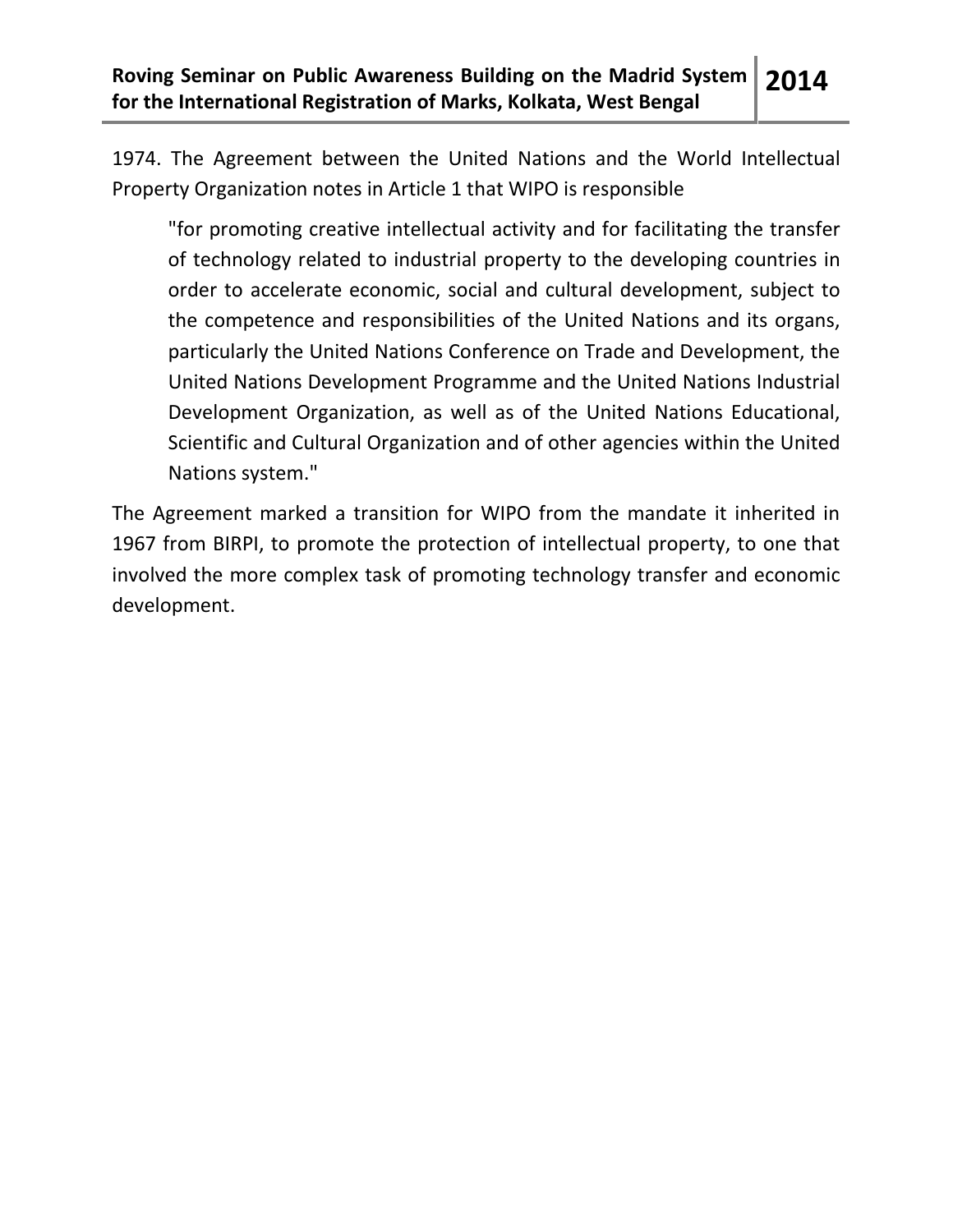#### H. Annexures

.

Annexure – I : Speaker's Profile



## Mr Chaitanya Prasad, IAS

Mr Prasad is the Controller General of Patents, Designs and Trade Marks (CGPDTM) of the Government of India. He took over charge as the Head of the Intellectual Property Office of India since  $12<sup>th</sup>$  March 2012 and he functions as the statutory authority for the administration of Patents, Designs, Trade Marks and GI laws in Indiaviz.,

He is the administrative head of Patent Offices located at Mumbai, Chennai, Delhi and Kolkata, Trade Marks Registry offices located at Mumbai, Chennai, Delhi, Kolkata and Ahmedabad, Geographical Indications Office at Chennai and Office of Patent Information System(PIS), Nagpur and Rajeev Gandhi National Institute of Intellectual Property Management (RGNIIPM) located at Nagpur. Besides, he is also holding the additional responsibility of Director of Indian Rubber Manufacturers' Research Association (IRMRA) since April, 2014.Before taking over as Controller General of Patents, Designs and Trademarks, he held the post of Joint Secretary in the Department of Industrial Policy and Promotion, Government of India, Ministry of Commerce & Industry handling various subjects such as leather and explosives industrial sectors, industrial licensing, UNIDO etc. He was also looking after investment promotions and international cooperation with the countries of North and South America.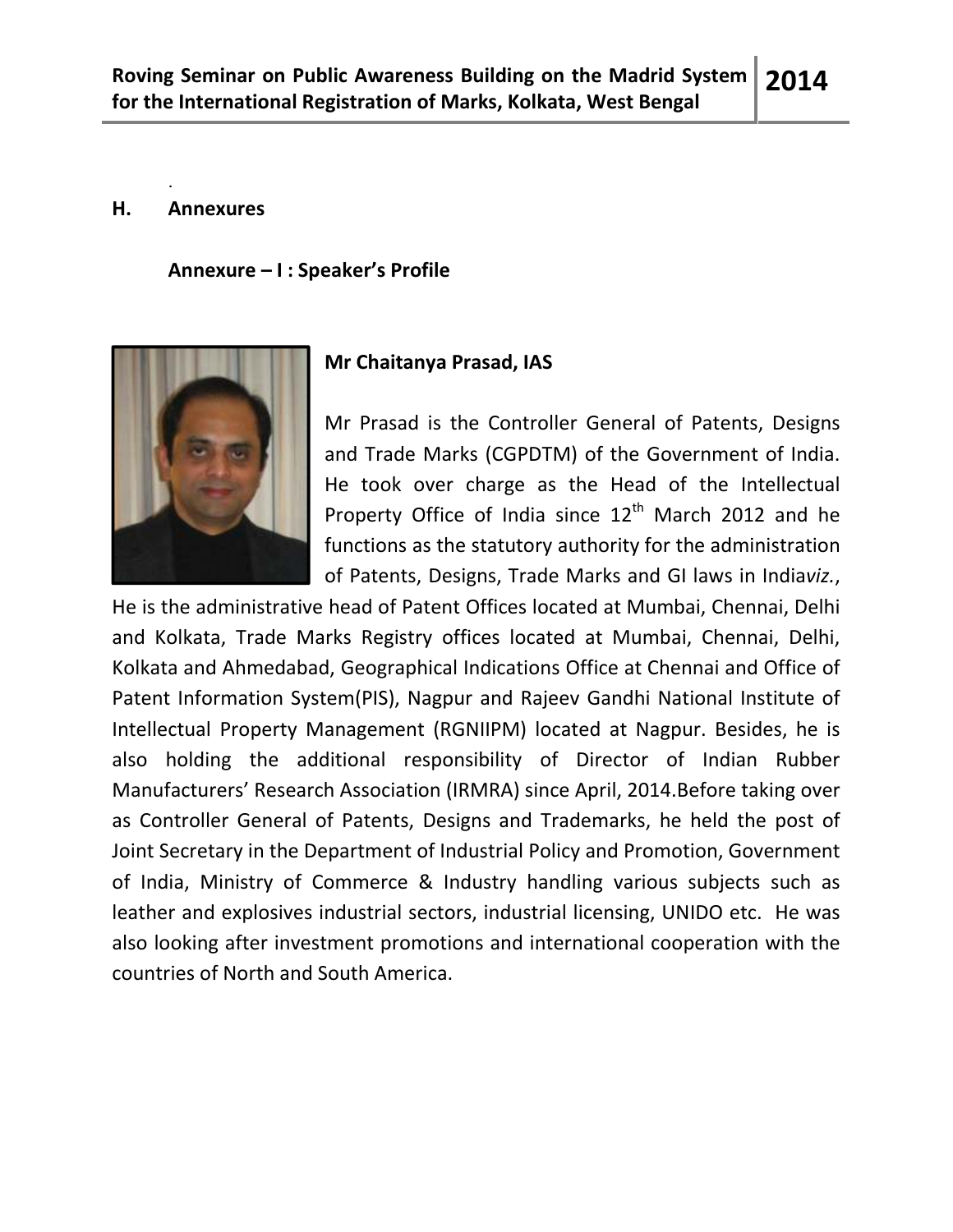

#### Mr Naresh Prasad

Mr Prasad is currently the Executive Director and Chief of Staff, Office of the Director General, World Intellectual Property Organization (WIPO), Geneva. He has had extensive management and administrative experience at senior levels both with the United Nations in WIPO and at state and national levels in India. Since 2009, Mr. Prasad

has served as the Executive Director and Chief of Staff to the Director General of WIPO. He also served with the United Nations Industrial Development Organization (UNIDO) for three years during the 1990s. As a member of the Indian civil service, Mr. Prasad has close to 33 years' experience with the Government of India in various assignments including with the United Nations. He served for 15 years in the field of Industry and Commerce and was India's focal point for intellectual property issues. Mr. Prasad holds a double Masters degree in Arts and Economics and was educated at the prestigious St. Stephen's College in Delhi University.



### Mr Sandipan Chakravortty

Mr. Chakravortty served as the Managing Director of Tata Ryerson Ltd. (alternatively Tata Steel Processing and Distribution Limited). Prior to joining Tata Ryerson Ltd. in May 2001, Mr. Chakravortty held various positions in Tata Steel where he joined in 1975 as a Materials Controller. From Material Controller he moved on to

become a Product Manager / Regional Manager / Marketing Manager for different Steel Product Groups & Regions. Mr Chakravortty is the Present Chairman of the CII North East Council and the Past Chairman of CII Eastern Regional Council. In additional Mr Chakravortty is a Member of the Executive Committee and Member of the Investment Committee Tata Steel Processing and Distribution Limited, Chairman of the Jamshedpur Utilities & Services Company Limited and Director, mjunction Services Limited. He is a Post Graduate from Case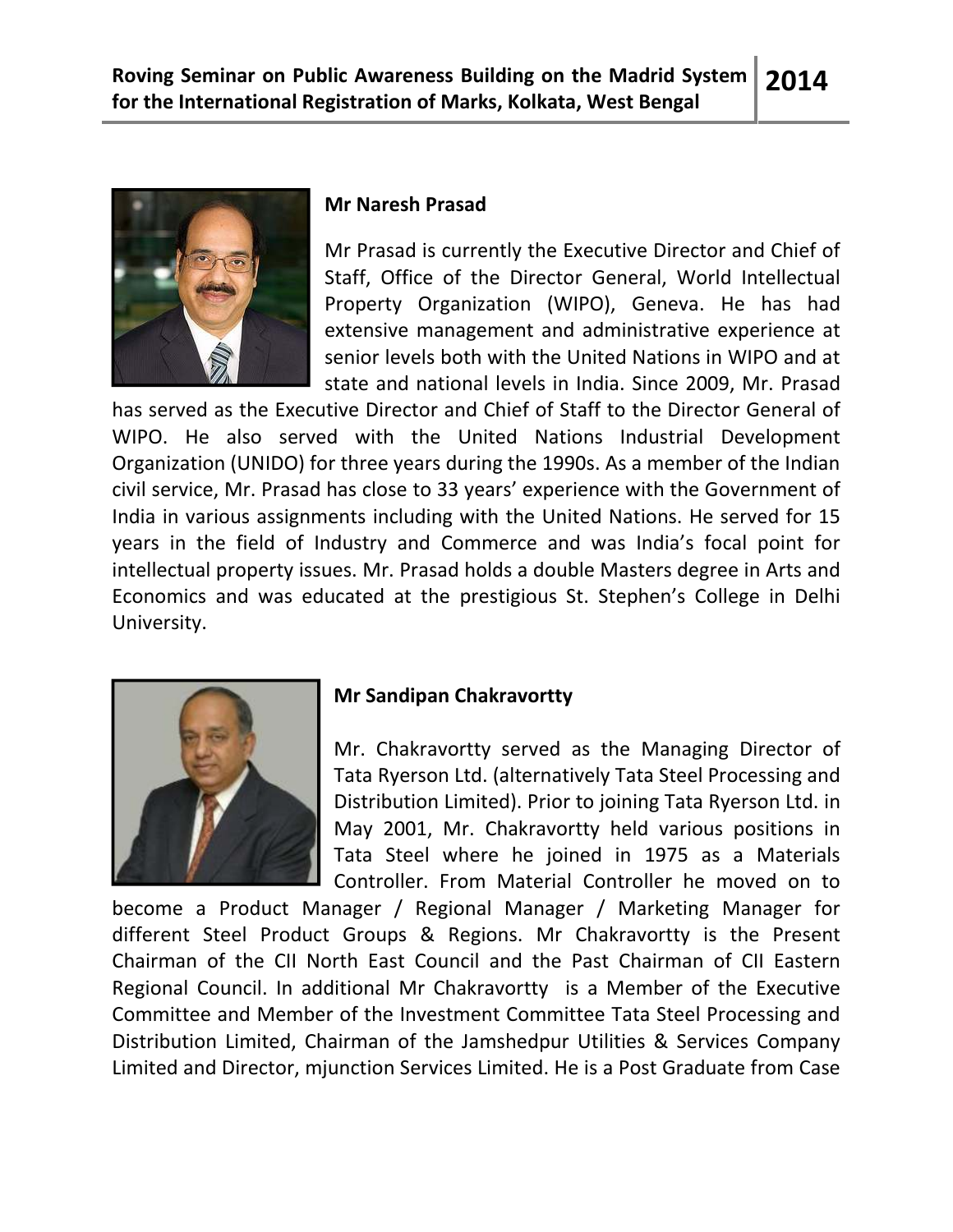Western Reserve University, Cleveland USA and Indian Institute of Technology (IIT), Kharagpur along with his Bachelors from IIT, Kharagpur.



## Mr Gopi K More

Mr More is presently the Managing Director of Torsa Machines Limited, the flagship company of Torsa Group. Prior to joining Torsa Machines he has served as Director, Rukmini Tea Plantation, Partner, Metalmen Overseas, and Managing Partner Aqua World. He was also the Resident Representative at New Delhi for Anderson Wright International. Currently Mr More is also the Cochairman of the CII Eastern Regional MSME

Subcommittee. He had been the Co-chairman of CII Young Indian (YI) as well the Chairman of CII YI Environmental Vertical. Mr More is a Post Graduate in Public Relations from Bond University, Gold Coast, Australia.



## Ms Junying Tao

Ms Tao, national of China, works as a Senior Counsellor in Madrid Registry, Brands and Designs Sector, World Intellectual Property Organization (WIPO) based in Geneva, Switzerland. Since 1991, she served at different posts in the international trademark and designs administration, legal, and promotion and information areas and participated in particular in the

implementation of the Madrid Protocol in 1996, in the conclusion of The Geneva Act of the Hague Agreement. Before joining WIPO in 1991, she worked in the Trademark Office of the State Administration of Industry and Commerce of China. As Deputy Director of International Registration Division during 1988 to 1991, she accomplished the preparation of the accession of China to the Madrid Agreement and setting up the internal registration procedure under the Madrid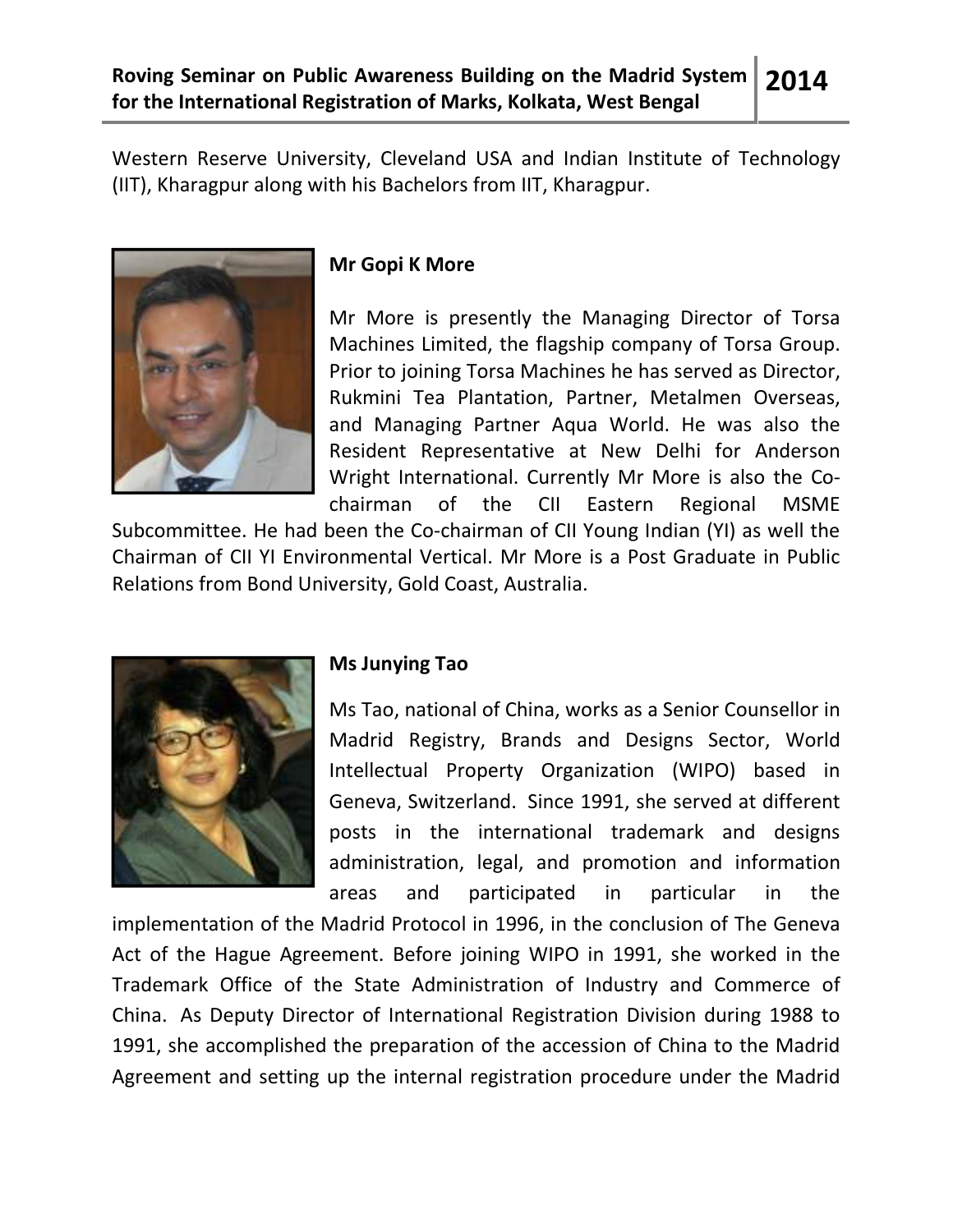system. As a delegate, she participated in the diplomatic conference for the conclusion of the Protocol relating to the Madrid Agreement concerning the international registration of marks in 1989.



## Mr Bernard Volken

Mr Volken is specialized in the field of intellectual property since 20 years. He focuses on developing a full range of IP strategies (prosecution, litigation, customs seizures, contracts/licensing). Before joining Fuhrer Marbach & Partners he worked for several years at the Swiss Trademark Office (IPI) as head of the Trademark Opposition Section. During this time he was involved in

the total revision of the new Swiss Design Protection Act. Mr. Volken is lecturer at the "Hochschule für Technik Zurich" in the field of a Master of Advanced Studies in Intellectual Property. He regularly speaks at IP seminars and frequently publishes articles on IP issues. Mr. Volken serves as an examination expert for Swiss Patent Attorneys and he is a contributing editor of the Swiss Journal of Intellectual Property Rights. Mr. Volken was the winner of the ILO (InternationalLawOffice.com) Client Choice Award 2011 and 2014 for Switzerland in the category "Trademark Law". He is regularly listed in the WTR (The Word's Leading Trademark Professionals) and has been recommended in Chambers Europe and "Who's who legal".



## Mr Satyendra Kumar Pandey

Mr Pandey works as a Deputy Registrar of Trade Marks & Geographical Indications & Head of Office, Trade Marks Registry, Kolkata, Department of Industrial Policy & Promotion, Ministry of Commerce & Industries,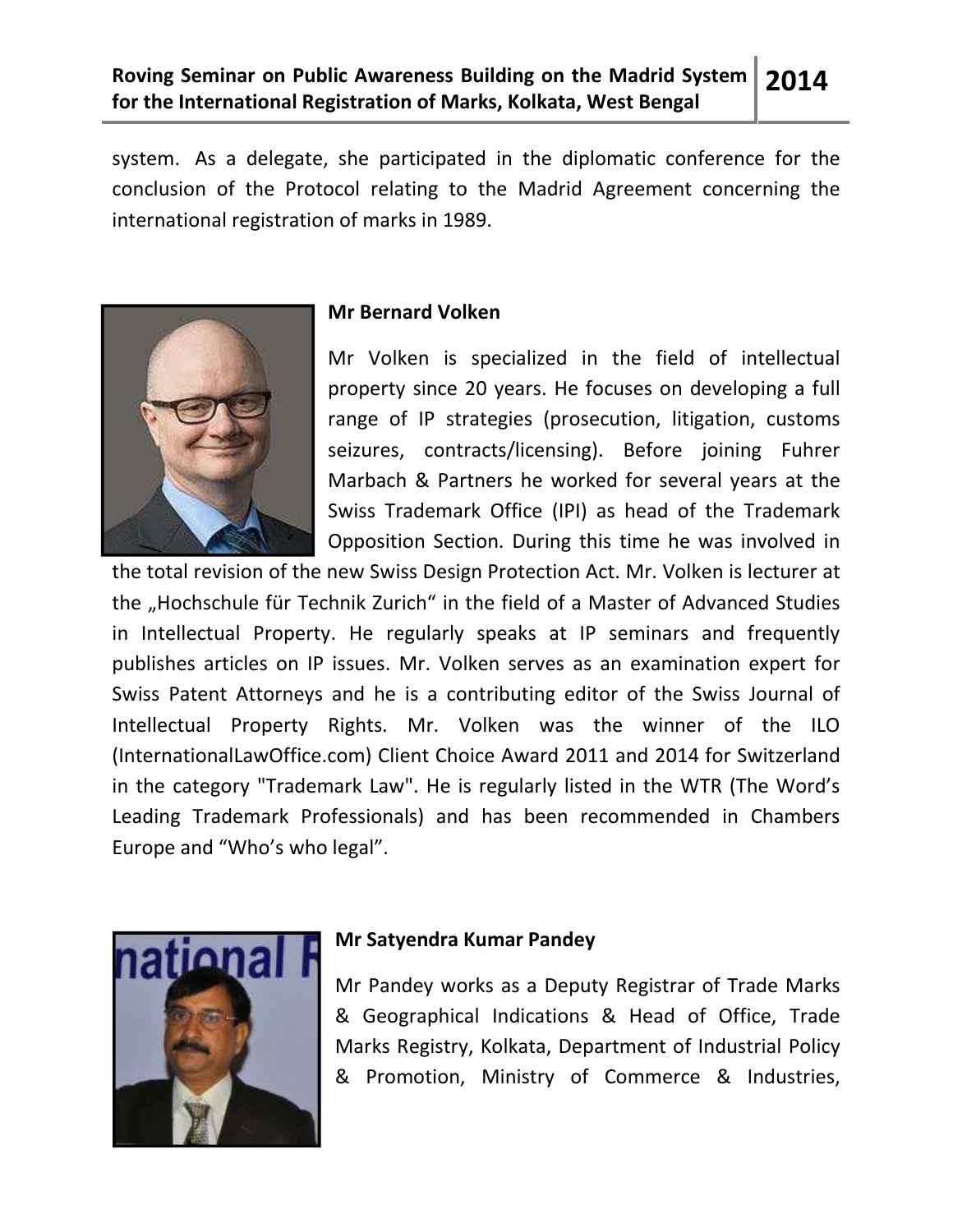Government of India. He discharges his duty as Head of administration in Kolkata Head Office. He works as a Tribunal in Opposition section. He deals with the Public Grievances in his domain. He is responsible for promoting and implementing the Madrid Protocol. He has also participated in a WIPO training programme held in Tokyo in the year 2014. Prior to his current engagement he was a practicing Lawyer for more than Twenty years.



## Mr R A Tiwari

Mr Tiwari has been working as Assistant Registrar of Trade Marks in Trade Marks Registry, Government of India, and is heading the Examination, Publication and Registration Section of the Trade Mark Registry at Mumbai. He is supervising all the functions related to implementation of the Madrid Protocol in India and also

heading the IT Committee and is also responsible for automation of Trade Mark Registry. In addition he is responsible for hearing and disposal of trademark matters assigned from time to time. Prior to this he was a practicing advocate in the District Courts of Uttar Pradesh.



## Mr C S Uchil

Mr Uchil is a Senior Examiner of Trade Marks and GI, Government of India. He is responsible for computerization of trade mark process ", Development of various modules for the process of Trade Mark application, implementation of online filing of both Trade Mark application and Madrid Protocol applications and Utility Modules as well as public

search etc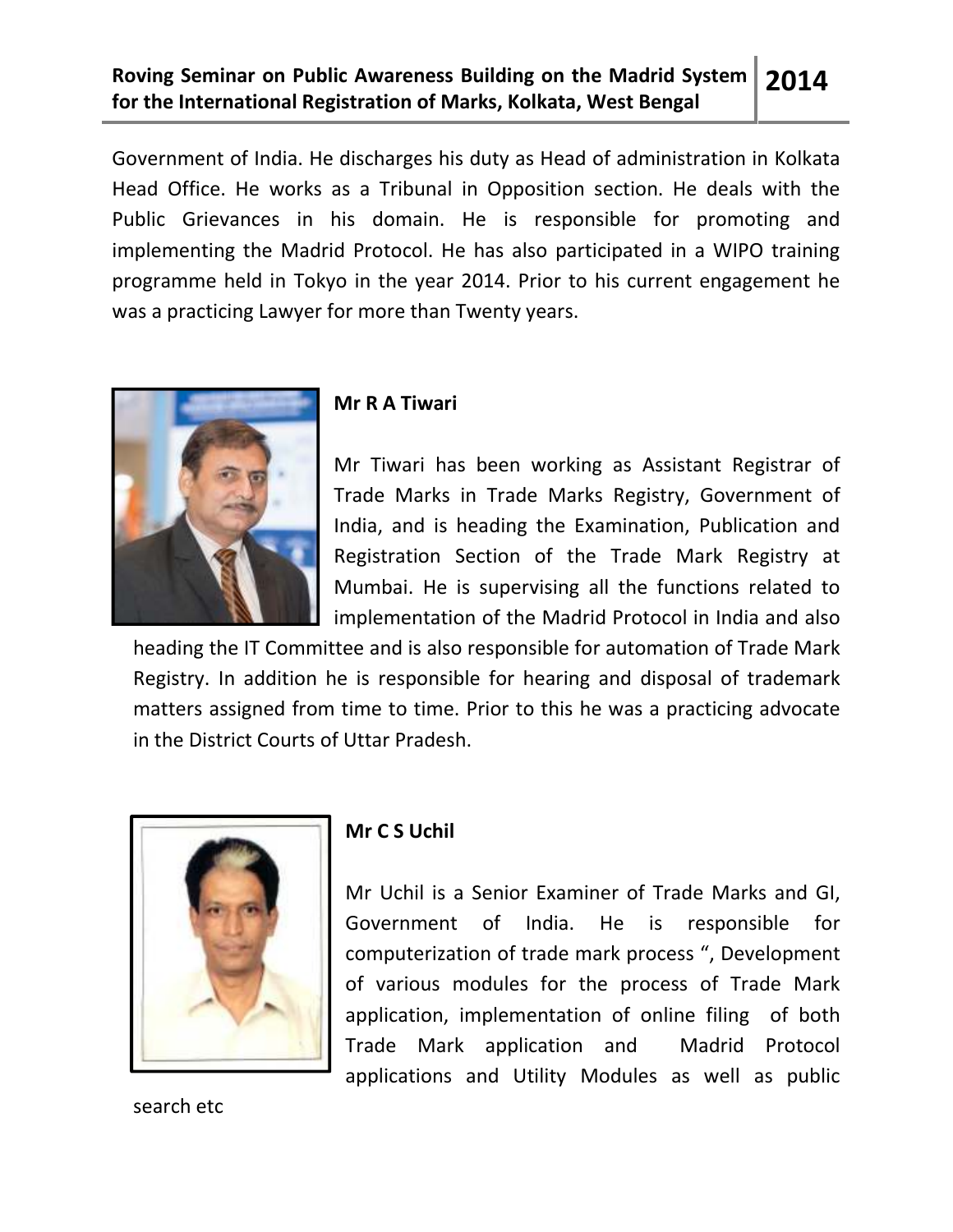## Annexure II – Programme







#### ROVING SEMINAR

## Public Awareness Building on the Madrid System for the International Registration of Marks

Monday, 24<sup>th</sup> November 2014, Rotary Sadan, Kolkata

|                   | :======================== |                                                                                                                                                                 |
|-------------------|---------------------------|-----------------------------------------------------------------------------------------------------------------------------------------------------------------|
|                   |                           | <b>Programme</b>                                                                                                                                                |
| 0945 - 1015 Hrs   | Registration              |                                                                                                                                                                 |
| 1015 - 1050 Hrs   | <b>Inaugural Session</b>  |                                                                                                                                                                 |
| $1015 - 1020$ Hrs | <b>Welcome Address</b>    | <b>Mr Sandipan Chakraborty</b><br>Past Chairman<br>CII Eastern Region                                                                                           |
| $1020 - 1035$ Hrs | <b>Inaugural Address</b>  | Mr Chaitanya Prasad, IAS<br>Controller-General of Patents, Designs and Trademarks<br>Government of India                                                        |
| 1035-1045 Hrs     | <b>Special Address</b>    | <b>Mr Naresh Prasad</b><br>Executive Director and Chief of Staff, Office of the Director<br>General,<br>World Intellectual Property Organization (WIPO), Geneva |
| $1045 - 1050$ Hrs | <b>Closing Remarks</b>    | <b>Mr Sandipan Chakraborty</b>                                                                                                                                  |
| 1050 - 1105 Hrs   | Coffee/Tea Break          |                                                                                                                                                                 |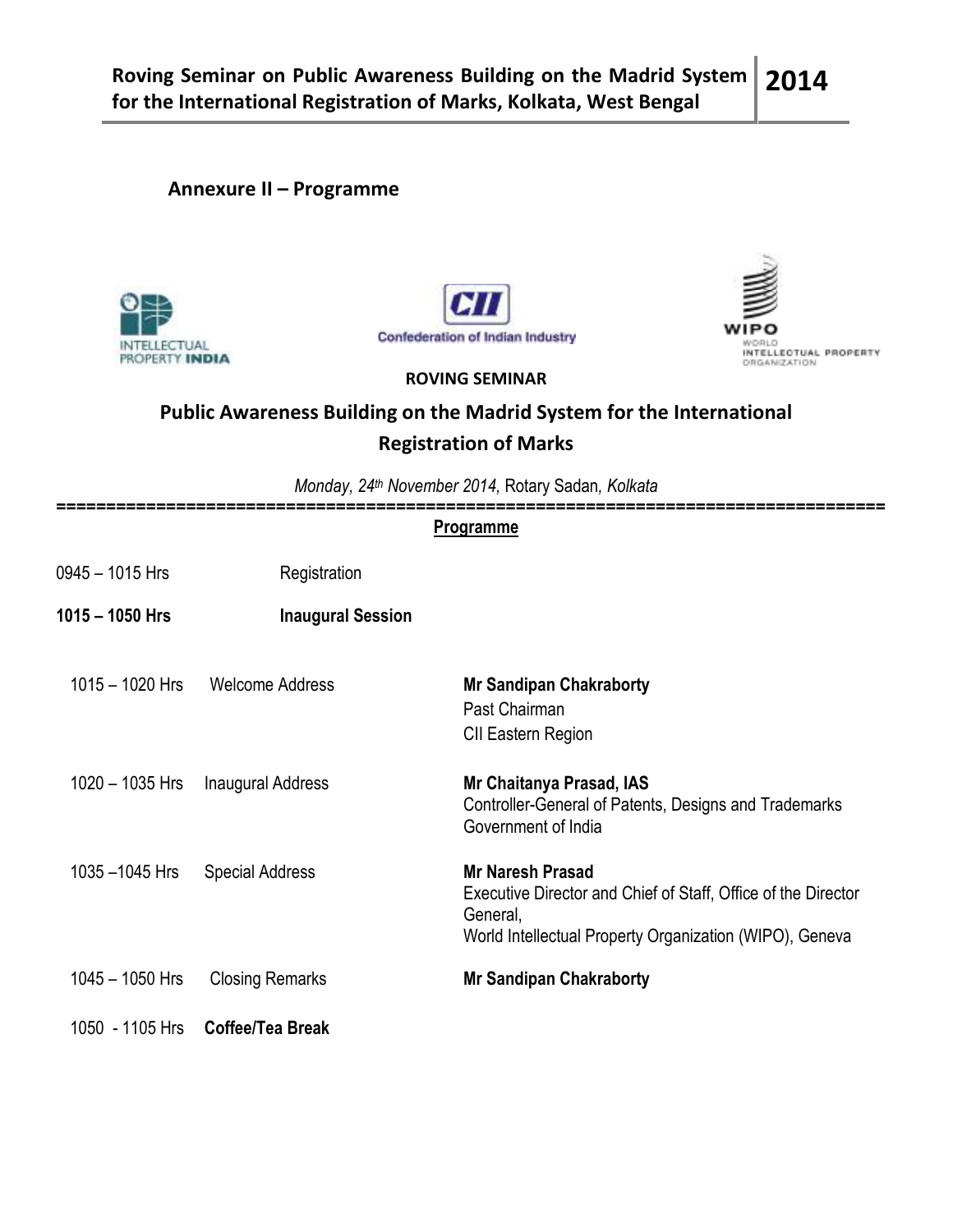## Technical Sessions

| 1105-1130 Hrs   | Importance of Protecting<br>Trademarks at Home and Abroad                                                                         | Mr. S.K.Pandey<br>Deputy Registrar of Trade Marks & GI,<br>Trade Marks Registry, Kolkata                                                                             |
|-----------------|-----------------------------------------------------------------------------------------------------------------------------------|----------------------------------------------------------------------------------------------------------------------------------------------------------------------|
| 1130-1215 Hrs   | Overview of the Madrid System for<br>the International Registration of<br><b>Marks: Basic Features and Latest</b><br>Developments | Ms. Junying Tao<br>Senior Counsellor, Information and Promotion Division,<br>Madrid Registry, Brands and Designs Sector,<br>World Intellectual Property Organisation |
| 1215 - 1300 Hrs | How to Use the Madrid System to<br><b>Obtain Trademark Protection</b><br>Abroad                                                   | Ms. Junying Tao<br>Senior Counsellor, Information and Promotion Division,<br>Madrid Registry, Brands and Designs Sector,<br>World Intellectual Property Organisation |
| 1300-1345 Hrs   |                                                                                                                                   | <b>Lunch Break</b>                                                                                                                                                   |
| 1345 - 1530 Hrs | Implementation of Madrid Protocol<br>in Indian office                                                                             | Mr. R. A. Tiwari<br>Assistant Registrar of Trade Marks & GI,<br>Trade Marks Registry,<br>Office of the CGPDTM                                                        |
|                 |                                                                                                                                   | Mr. C.S. Uchil<br>Senior Examiner of Trade Marks & GI,<br>Trade Marks Registry,<br>Office of the CGPDTM,                                                             |
| 1530 -1545 Hrs  | <b>Coffee/Tea Break</b>                                                                                                           |                                                                                                                                                                      |
| 1545 - 1630 Hrs | <b>Experiences of Using the Madrid</b><br>System                                                                                  | <b>Mr. Bernard Volken</b><br>Attorney-at-Law,<br>Fuhrer Marbach and Partner,<br>Bern, Switzerland                                                                    |
| 1630 - 1700 Hrs | <b>Question &amp; Answer and</b><br>Summing up                                                                                    |                                                                                                                                                                      |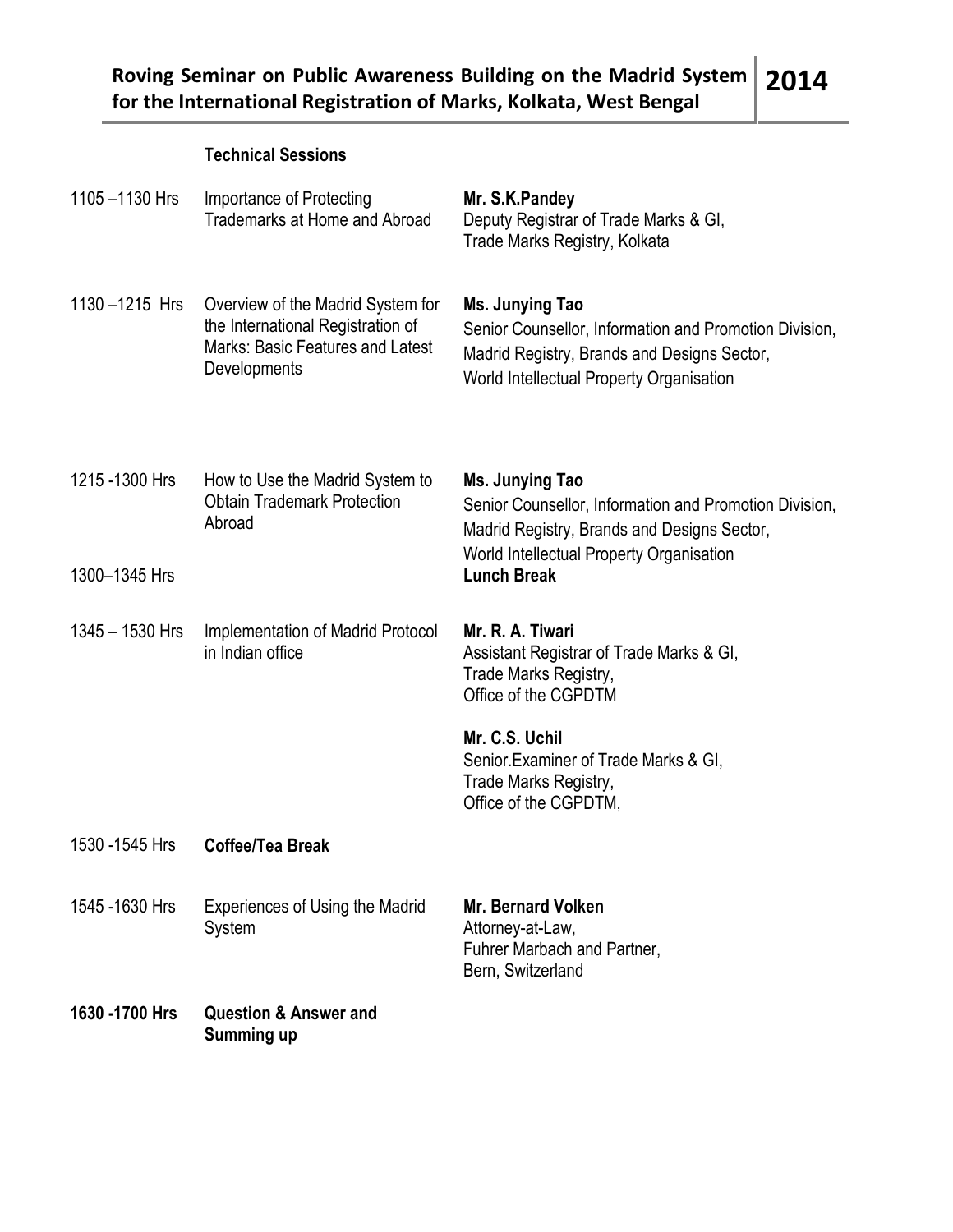## Annexure III – Glimpse of the Programme















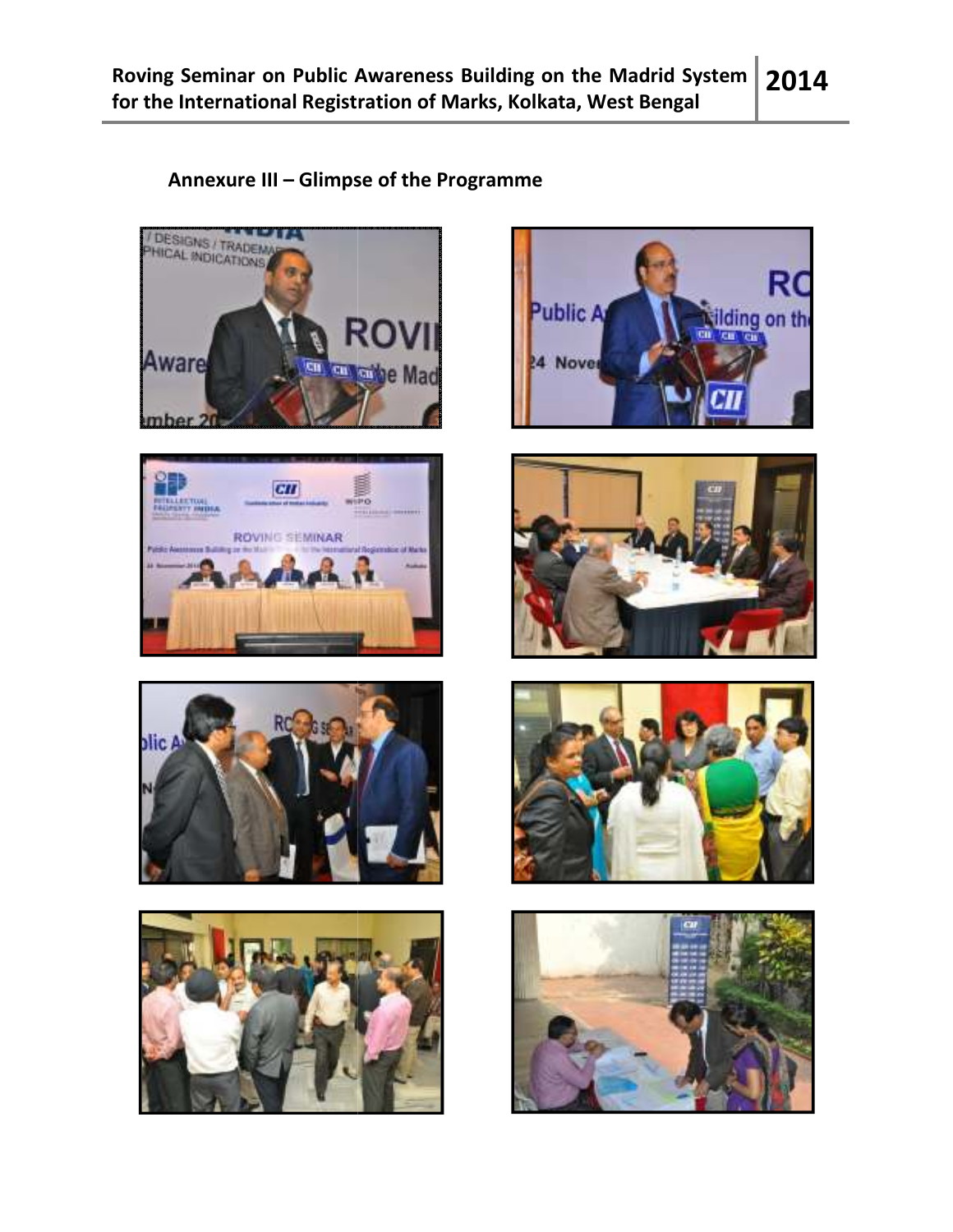#### Annexure IV – Press Coverage



#### Trademarks registration: India among top 3 nations

Our Bureau



Naresh Prasad, Executive Director and Chief of Staff, Office of the Director General of World Intellectual Property Organization (WIPO), Geneva flanked by<br>Junying Tao, Senior Counsellor, Information and Promotion Division

Kolkata, Nov 24:

Indian companies have become active in registering trademarks globally after India joined Madrid Protocol last year. Since last July 2013 when the mechanism was made available to Indian companies, some 185 applications were filed for global registration, said Chaitanya Prasad, Controller General of Patent, Design, Trademarks and Registrar of GI.

He, however, mentioned that application for overseas players for registration of trademarks during the period were 11,618.

For registration of trade marks, India has been on of the top three active country for both local and global manufacturers. From the level of 60,000 applications (after the Trade Marks Act, 1999), the country now is witnessing applications of over 2 lakh.

In 2012-13, only 12,268 of the 43,674 patent applications filed could be examined. Of these 4,126 patents were granted. As many as 4,544 applications were not pursued and 357 were rejected.

About 22 per cent of the total 43 applications was from Indian companies. There are about 200 India-specific geographic indications.The Union Government has set up a think tank on intellectual property rights, which is engaged in deliberations on the new issues including functional design and utility models.

(This article was published on November 24, 2014)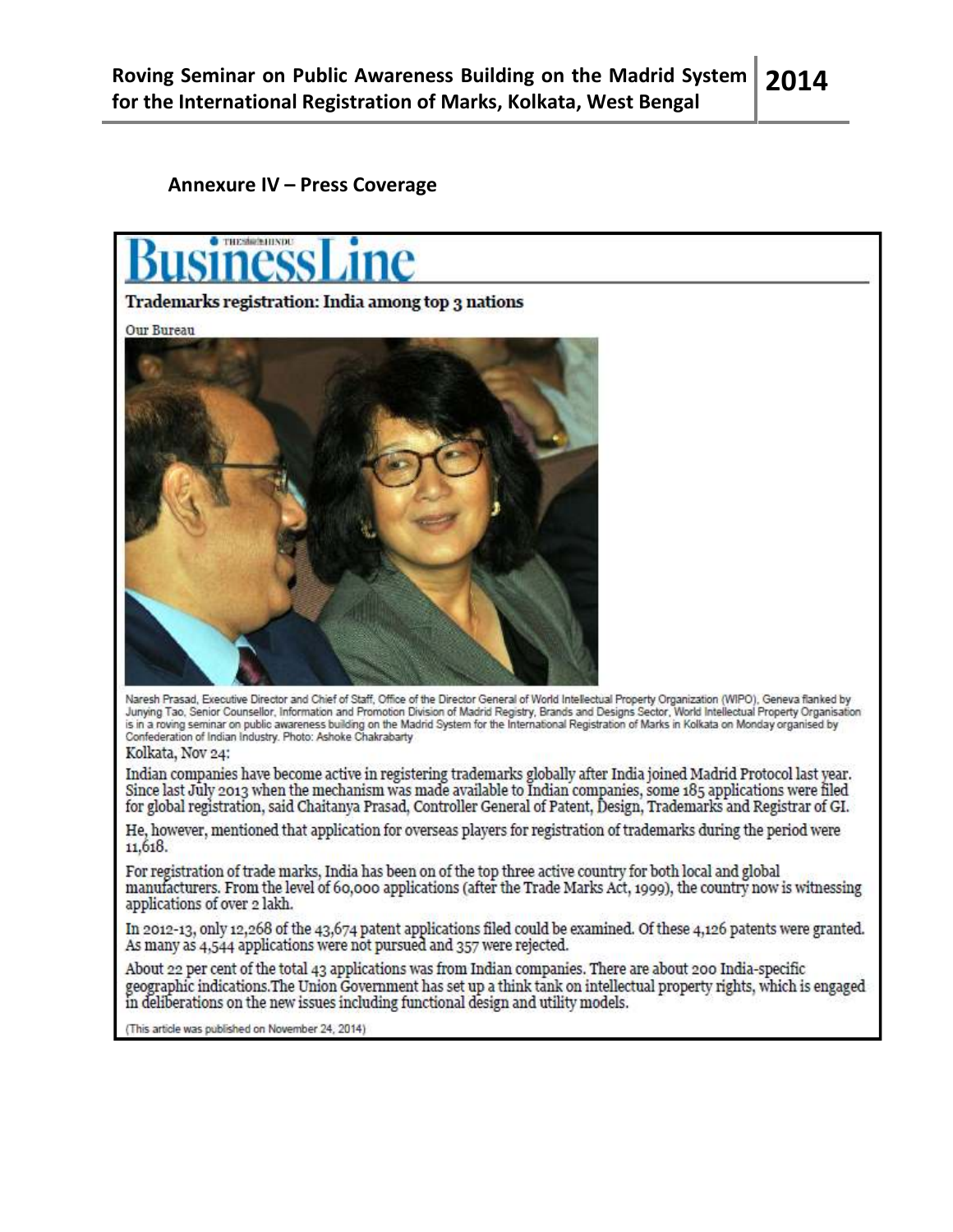The Telegraph, Kolkata 24 November 2014

# Focus on trademarks

## **ASTAFFREPORTER**

Calcutta, Nov. 24: Indian companies need to be more aware about getting their trademark registrations in overseas markets under the Madrid Protocol, a government official said today.

The Madrid Protocol system provides for the international registration of trade marks by way of one application that can cover more than one country.

It is a cost-effective mechanism that provides protectionto Indian trademarks overseas



Chaitanya Prasad in **Calcutta on Monday.** Picture by Kishor Roy Chowdhury

and facilitate foreign firms to file their trademarks in India.

"Hopefully, as the industry becomes stronger, it will need more protection in the international market and will have to file in more countries. So they will have to start opting more for Madrid Protocol," Chaitanya Prasad, controller general of patents, designs and trade marks, today said.